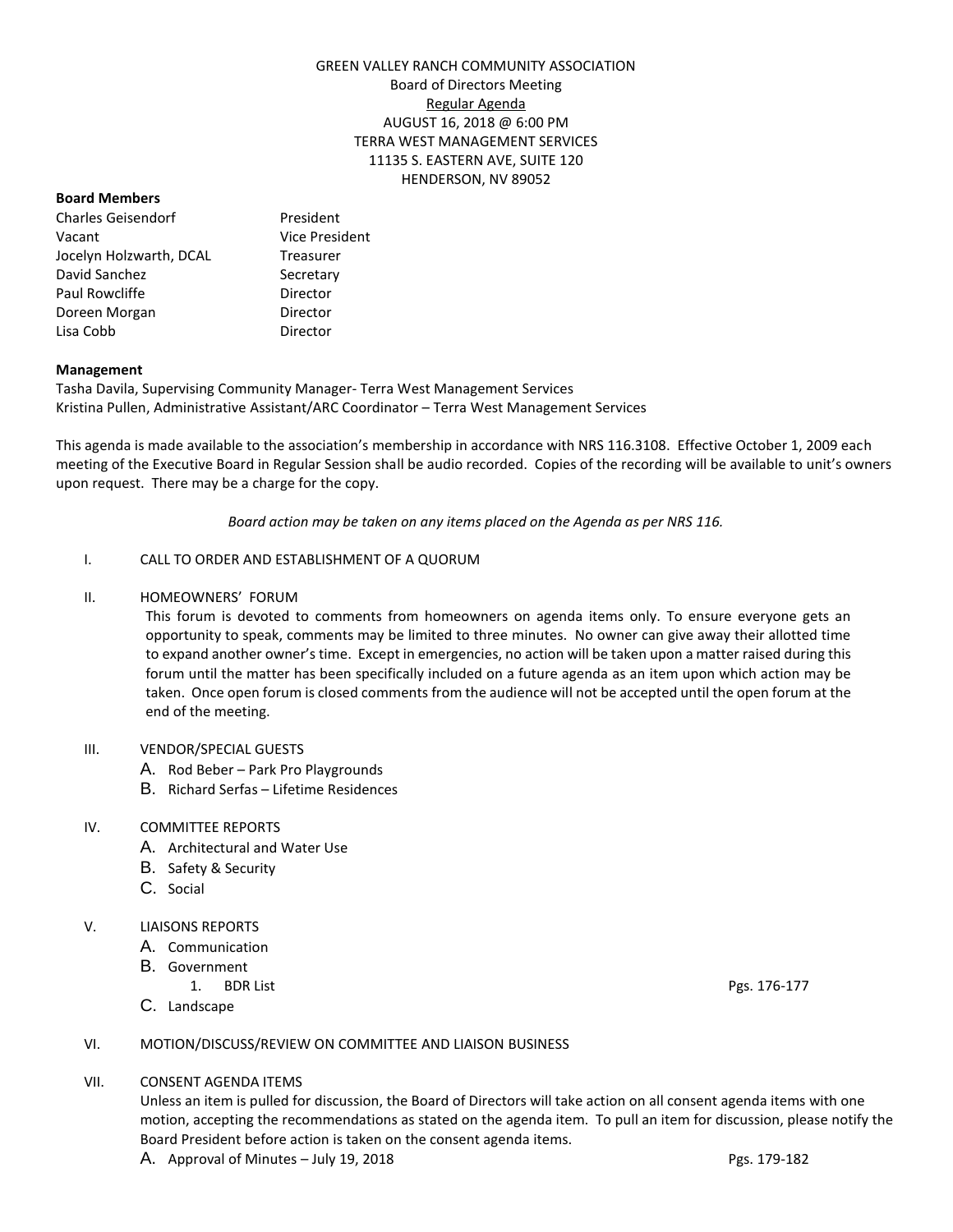| B. Acceptance of Financials - June 2018 | Pgs. 183-188 |
|-----------------------------------------|--------------|
| C. Review of Litigation Disclosure      | Pgs. 189-194 |
| Next Meeting - September 20, 2018<br>D. |              |
| E. 2017 Pending Reserve Projects        | Pg. 195      |
| F. 2018 Reserve Projects                | Pg. 196      |
| G. Project Priority List                | Pg. 197      |
| Н.<br><b>Management Report</b>          | Pgs. 198-203 |
| Landscaping Report                      | Pgs. 204-205 |

VIII. OPEN SEALED BIDS – Motion/Discuss/Review to approve management to open sealed bids - None

## IX. FINANCIAL

A. Treasurers Report

# X. UNFINISHED BUSINESS

- A. Intersection Corners not GVR Owned Motion/Discuss/Review to approve/deny/postpone intersection corners not GVR owned.
- B. Homeowner Authorization for Paperless Options Motion/Discuss/Review to approve/deny/postpone Email Consent Form provided by Terra West Management Services. The result of the Pg. 207
- C. Association Websites Motion/Discuss/Review to approve/deny/postpone review of the two (2) association websites. Pgs. 208-209
- D. Asphalt Walking Trails Repair/Seal Bids Motion/Discuss/Review to approve/deny/postpone asphalt walking trail repair/seal bids. – Comparison Sheet Pgs. 210-214
	- 1. Affordable Striping & Sealing *\$42,400.00* Pgs. 215-231 2. American Pavement Preservation - *\$67,227.23* Pgs. 232-242 3. Holbrook Asphalt Co. – *\$42,809.16* Pgs. 243-244
		- 4. American Pavement Explanation of Saw Cuts Pgs. 245-249
- E. R. Schmalz Board of Directors Resignation Acknowledgement Motion/Discuss/Review to approve/deny/postpone automatic resignation from Board of Directors. The extension of Pg. 250

# XI. NEW BUSINESS

A. Newsletter Options - Motion/Discuss/Review to approve/deny/postpone Newsletter Options.

Pgs. 252-259

- B. 2019 Draft Budget Motion/Discuss/Review to approve/deny/postpone 2019 draft budget.
- C. Storage Unit Rental Agreement Motion/Discuss/Review to approve/deny/postpone the storage unit rental agreement. Handout and the second series of the series of the series of the series of the series of the series
- D. RTC Request for Presentation Motion/Discuss/Review to approve/deny/postpone request. Pg. 268
- E. Board of Directors Vacant Seat Motion/Discuss/Review to approve/deny/postpone filling the vacant seat on the Board of Directors.
- F. Jaramillo Landscape Proposals Tree Stump Removal Motion/Discuss/Review to approve/deny/postpone proposals from Jaramillo Landscape for various stump removals in the total sum of \$18,156.00 from July 2018 Storm Damage.
	- 1. Proposal#07191804SC Tree Stump Removal Buckeye Hill Ct. & Valle Verde *\$4,506.00* Pg. 269 2. Proposal#07231801SC – Tree Stump Removal – Palomino South of Paseo Verde *\$1,150.00* Pg. 270 3. Proposal#07231802SC – Tree Stump Removal – Wingbrook by Summit Point *\$1,150.00* Pg. 271 4. Proposal#07231803SC – Tree Stump Removal – Friendship Park (Ash Tree) *\$1,150.00 Pg. 272 5.* Proposal#07231805SC(R-1) – Tree Stump Removal – Wingbrook (Ash Tree) *\$850.00 Pg. 273 6.* Proposal#07231806SC – Tree Stump Removal – Friendship Park (Plum Tree) *\$850.00 Pg. 274* 7. Proposal#07241801SC – Tree Stump Removal – Wingbrook *\$1,150.00 Pg. 275* 8. Proposal#07241802SC – Tree Stump Removal – N Paseo Verde by City Pool Cross Walk *\$1,550.00* Pg. 276 9. Proposal#07241803SC – Tree Stump Removal – Horizon Turn About near 228 Chestnut *\$1,550.00* Pg. 277 10. Proposal#07241804SC – Tree Stump Removal – Horizon near 261 Chestnut Ridge *\$1,550.00* Pg. 278 11. Proposal#07241805SC – Tree Stump Removal –Paseo Verde N Side in Front of City Pool *\$850.00* Pg. 279 12. Proposal#07241806SC – Tree Stump Removal – Wingbrook, North Side *\$850.00* Pg. 280 13. Proposal#07261803SC – Tree Stump Removal – South Hills Park *\$1,000.00* Pg. 281